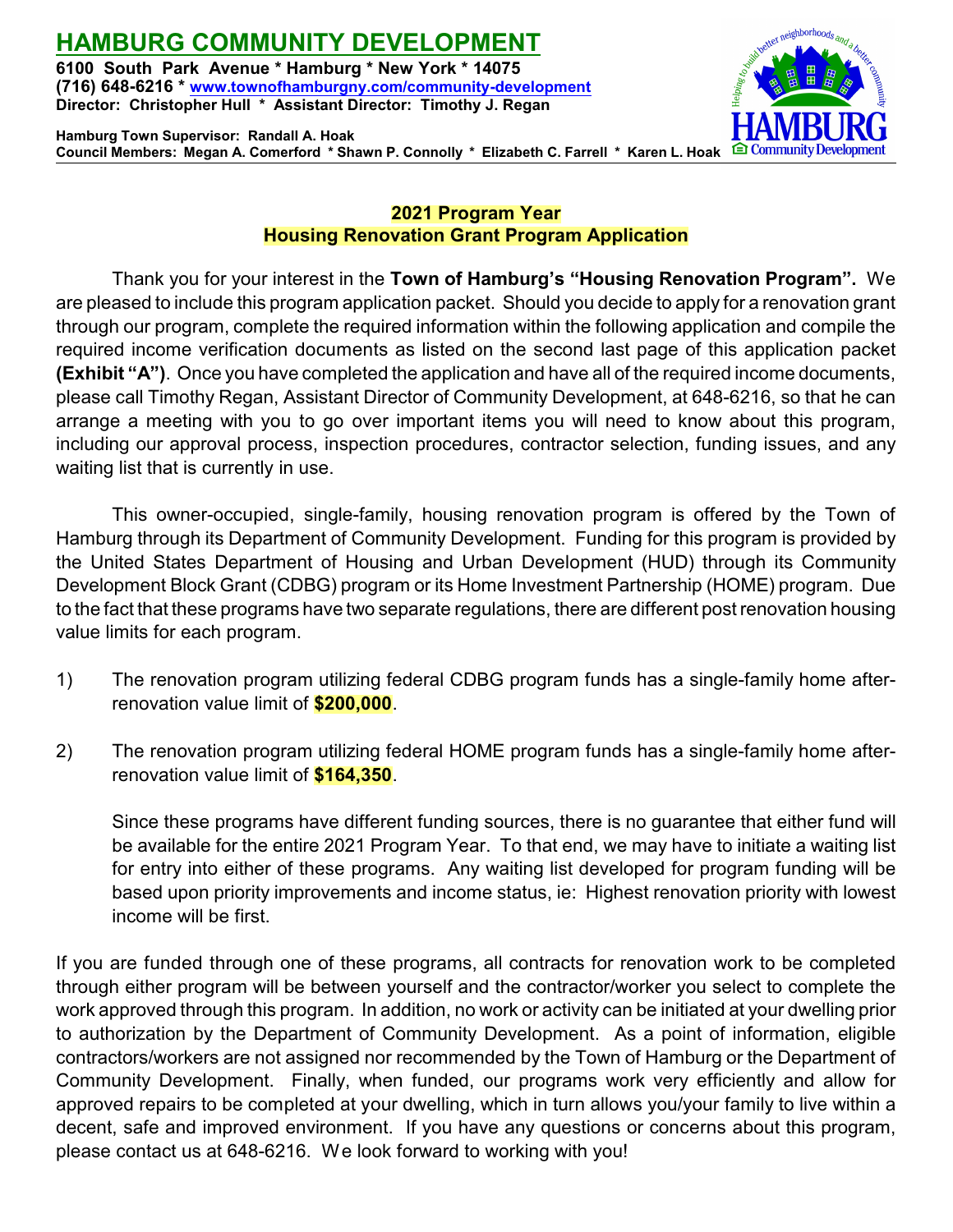# **HAMBURG COMMUNITY DEVELOPMENT**

**6100 South Park Avenue \* Hamburg \* New York \* 14075 (716) 648-6216 \* [www.townofhamburgny.com/community-development](http://www.townofhamburgny.com/cdbg) Director: Christopher Hull \* Assistant Director: Timothy J. Regan**



**Hamburg Town Supervisor: Randall A. Hoak Council Members: Megan A. Comerford \* Shawn P. Connolly \* Elizabeth C. Farrell \* Karen L. Hoak**

#### **Housing Renovation Program Eligible Improvements / Priorities**

#### **Priority One Improvements:** (Most Crucial)

- Roof repair or replacement/Gutter and downspout repair or replacement.
- Electrical repair; Upgrading of electrical service.
- Plumbing repair or replacement.
- Furnace repair or replacement.
- Gas line/ water line repair or replacement.
- Window repair or replacement.
- Exterior or Storm Door repair or replacement.
- Lead Paint Abatement/Removal

### **Priority Two Improvements:** (Secondary Improvements)

- Ceiling repair.
- Rodent, termite or vermin extermination.
- Others as approved by the Department of Community Development.

## **Priority Three Improvements:** (Rarely approved)

- Siding repair or replacement (must be approved by Department of Community Development)

**Other repairs not listed above may be eligible for completion through this program if approved by the Director of Community Development and a Housing Renovation Program Inspector.**

> **Income Eligibility Schedule Housing Renovation Program as of May 1, 2021 (subject to change at any time by HUD)**

| <b>Number of Persons in Home</b> | <b>Max Income for Renovation Grant:</b> |
|----------------------------------|-----------------------------------------|
| 1                                | \$44,200                                |
| 2                                | \$50,500                                |
| 3                                | \$56,800                                |
| 4                                | \$63,100                                |
| 5                                | \$68,150                                |
| 6                                | \$73,200                                |
|                                  | \$78,250                                |
| 8 or more                        | \$83,300                                |
|                                  |                                         |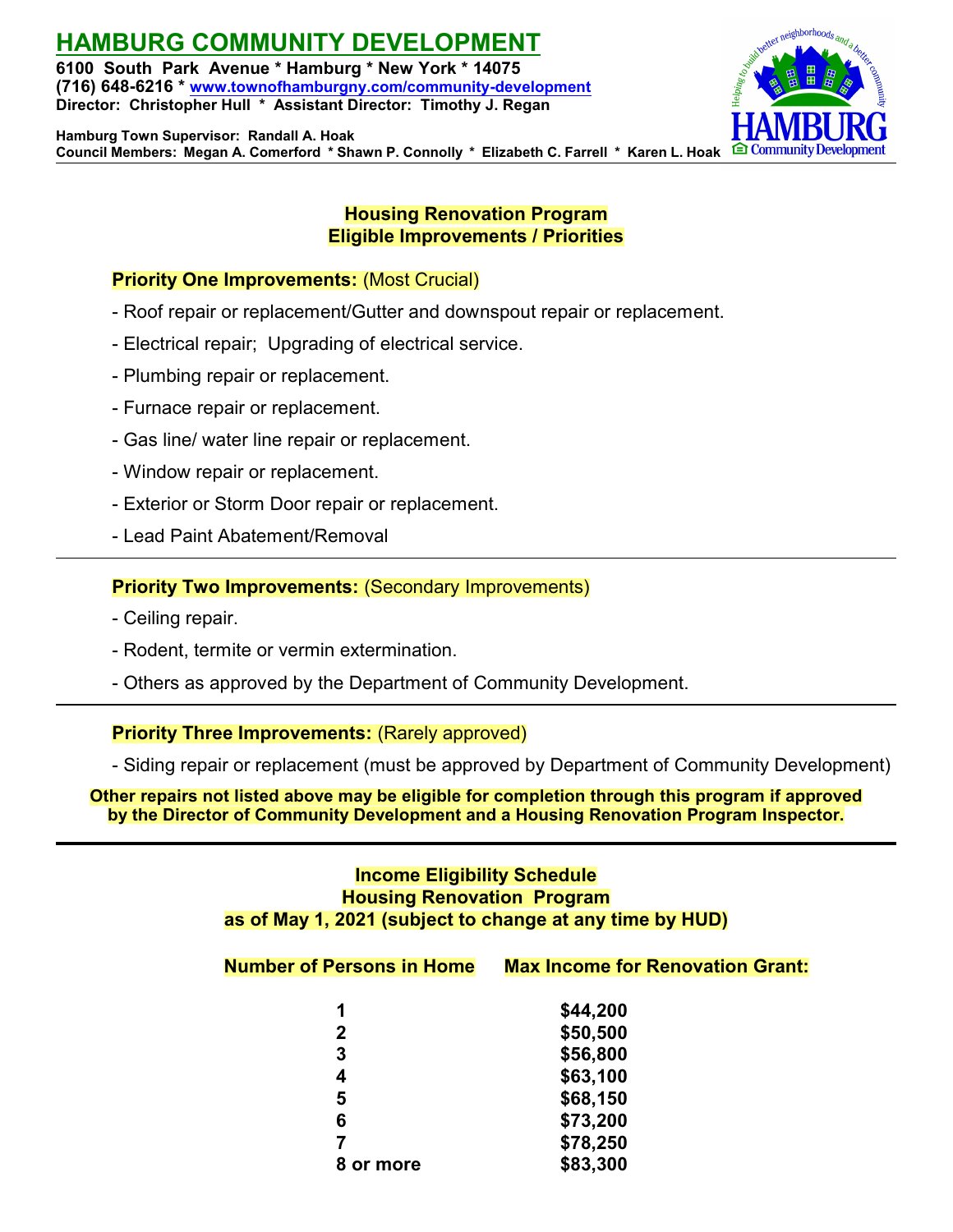



#### **Town of Hamburg Department of Community Development Housing Renovation Program "Application"**

| 1) | <b>Applicant's Name(s)</b>                                         |       |        | [As on Deed or Title to Home]         |              |      |        |
|----|--------------------------------------------------------------------|-------|--------|---------------------------------------|--------------|------|--------|
| 2) | <b>Address of Property:</b>                                        |       |        | <b>E-Mail Address:</b>                |              |      |        |
| 3) | Phone #:<br>————————(Home)                                         |       | (Work) |                                       |              |      | (Cell) |
| 4) | <b>Social Security #(s) of homeowners:</b>                         |       |        | We Keep this information confidential |              |      |        |
|    |                                                                    |       |        | We Keep this information confidential |              |      |        |
| 5) | Name(s) and age(s) of all persons who reside at the above address: |       |        |                                       |              |      |        |
|    |                                                                    |       |        |                                       |              |      |        |
|    |                                                                    |       |        |                                       |              |      |        |
|    |                                                                    |       |        |                                       |              |      |        |
|    |                                                                    |       |        |                                       |              |      |        |
|    |                                                                    |       |        |                                       |              |      |        |
| 6) | Do you currently reside at this address?                           | Yes [ | - 1    | No [                                  | -1           |      |        |
| 7) | How long have you owned the property?                              |       |        |                                       |              |      |        |
| 8) | Are your Town\County\School Taxes Paid to Date?                    |       |        | Yes [                                 | $\mathbf{1}$ | No [ | 1      |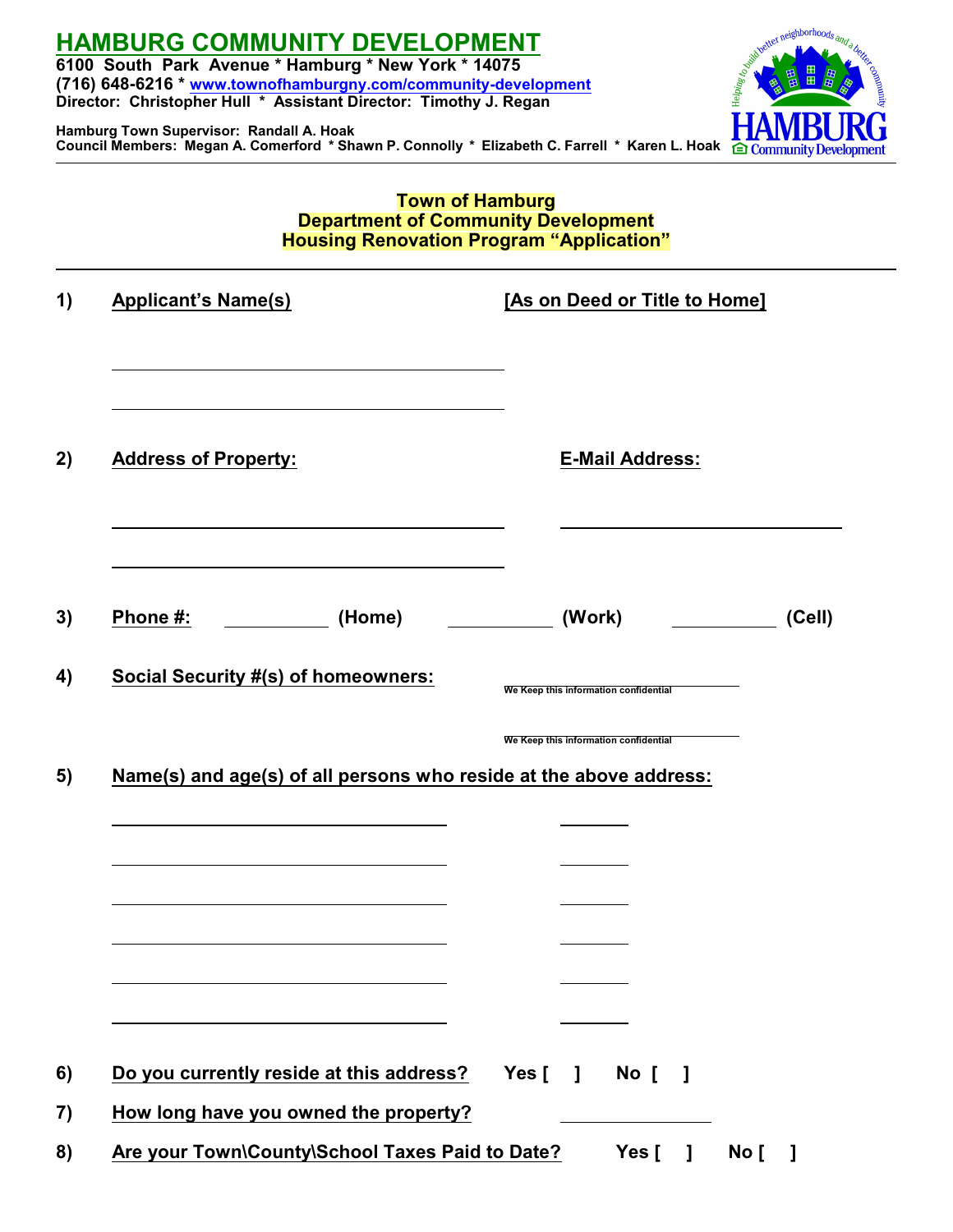| <b>Employer's Name:</b><br><u> 1989 - Johann Stoff, amerikansk politiker (d. 1989)</u><br><b>Employer's Address:</b><br><b>Employer's Name:</b><br><b>Employer's Address:</b><br><u> 1989 - Johann Barbara, martxa alemaniar amerikan basar da da a shekara 1980 - Andrew Santa Barbara, a shekar</u><br><b>Employer's Name:</b><br><b>Employer's Address:</b><br>What Renovation Improvements are you applying for? (See Eligible Improvements Page):<br>10)<br>11) | <b>Employment Record:</b> |               |  |
|----------------------------------------------------------------------------------------------------------------------------------------------------------------------------------------------------------------------------------------------------------------------------------------------------------------------------------------------------------------------------------------------------------------------------------------------------------------------|---------------------------|---------------|--|
|                                                                                                                                                                                                                                                                                                                                                                                                                                                                      |                           |               |  |
|                                                                                                                                                                                                                                                                                                                                                                                                                                                                      |                           |               |  |
|                                                                                                                                                                                                                                                                                                                                                                                                                                                                      |                           |               |  |
|                                                                                                                                                                                                                                                                                                                                                                                                                                                                      |                           |               |  |
|                                                                                                                                                                                                                                                                                                                                                                                                                                                                      |                           |               |  |
|                                                                                                                                                                                                                                                                                                                                                                                                                                                                      |                           |               |  |
|                                                                                                                                                                                                                                                                                                                                                                                                                                                                      |                           |               |  |
|                                                                                                                                                                                                                                                                                                                                                                                                                                                                      |                           |               |  |
|                                                                                                                                                                                                                                                                                                                                                                                                                                                                      |                           |               |  |
| Gross annual income for entire household:                                                                                                                                                                                                                                                                                                                                                                                                                            |                           |               |  |
| See Exhibit "A" for required income documentation.<br>Total number of persons residing in dwelling:                                                                                                                                                                                                                                                                                                                                                                  |                           | $\frac{1}{2}$ |  |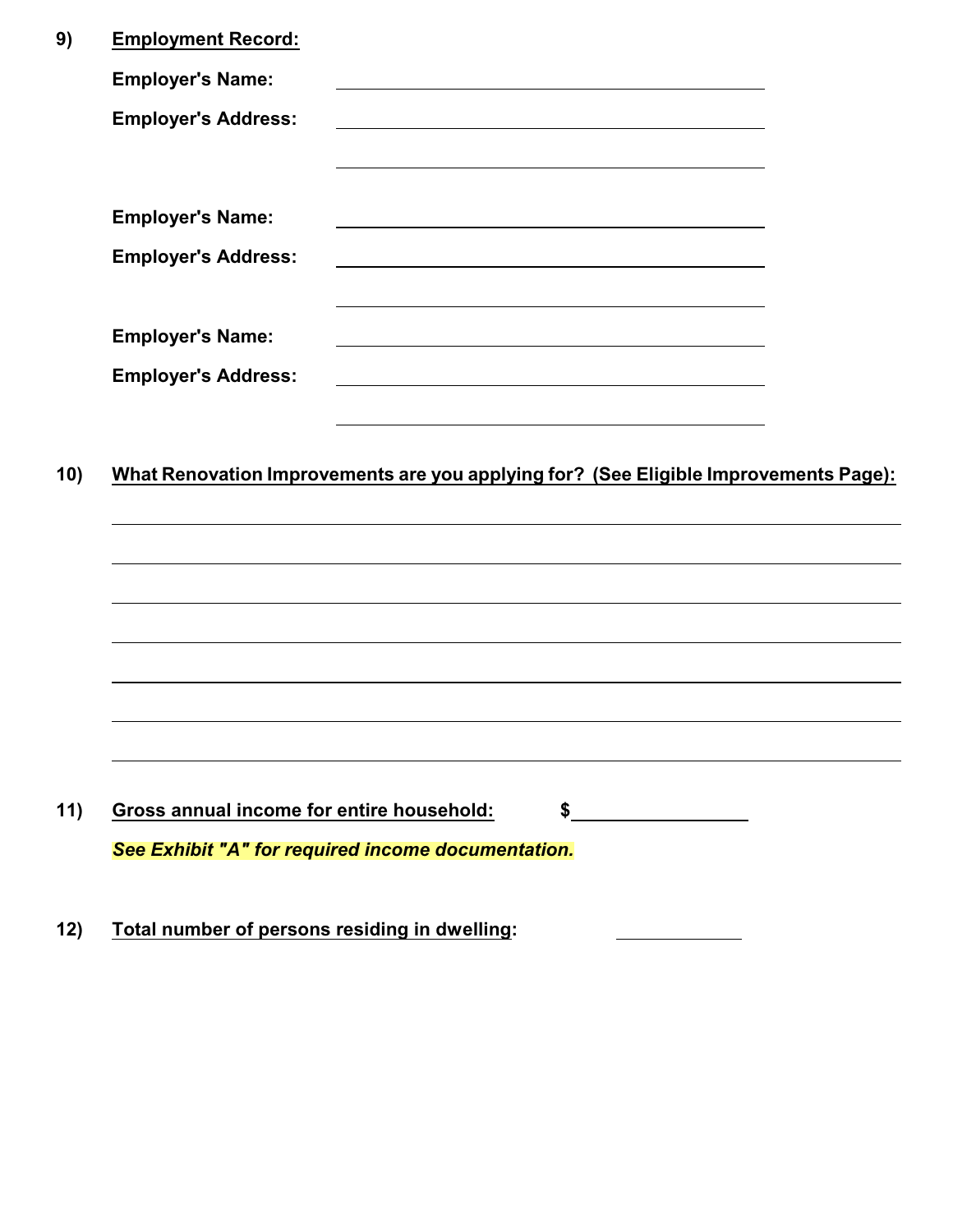## **Confidential Financial Status Report**

| <b>Applicant(s) Name(s):</b><br><u> 1989 - Johann Barn, mars ann an t-Amhain an t-Amhain an t-Amhain an t-Amhain an t-Amhain an t-Amhain an t-Amh</u> |
|-------------------------------------------------------------------------------------------------------------------------------------------------------|
| <b>Home Address:</b><br><u> 1989 - Johann Barbara, marka a shekara tsa 1989 - An tsa 1989 - An tsa 1989 - An tsa 1989 - An tsa 1989 - An</u>          |
| Number of children living within the dwelling:                                                                                                        |
| Home repairs completed over the past five (5) years:<br><u> 1989 - Jan Salaman Salaman (j. 1989)</u>                                                  |
|                                                                                                                                                       |
| ,我们也不会有什么。""我们的人,我们也不会有什么?""我们的人,我们也不会有什么?""我们的人,我们也不会有什么?""我们的人,我们也不会有什么?""我们的人                                                                      |
| <b>Total Gross Monthly income for entire household:</b><br>$\frac{1}{2}$                                                                              |
| <b>Liabilities</b>                                                                                                                                    |
|                                                                                                                                                       |
|                                                                                                                                                       |
| Payment Status: [ ]Current [ ]In Default? (Number of months in default: _____)                                                                        |
| [ ] Conventional [ ] FHA<br>[ ] VA [ ] SONYMA<br>Mortgagee: __________________________________<br>[ ] Private                                         |
| Mortgagee: __________________________________<br>[ ] Conventional [ ] FHA<br>[ ] Loan [ ] Line of Credit<br>i j Home Equity Loan                      |
| Taxes in mortgage payment? [ ] Included [ ] Not Included \$_______ Per Month/Year.                                                                    |
| Hazard Insurance in mortgage payment?<br>[ ] Included [ ] Not Included \$__________ Per Month/Year.                                                   |
| Flood Insurance: [ ] Required? If yes, \$_________ Per Month/Year [ ] Not Required                                                                    |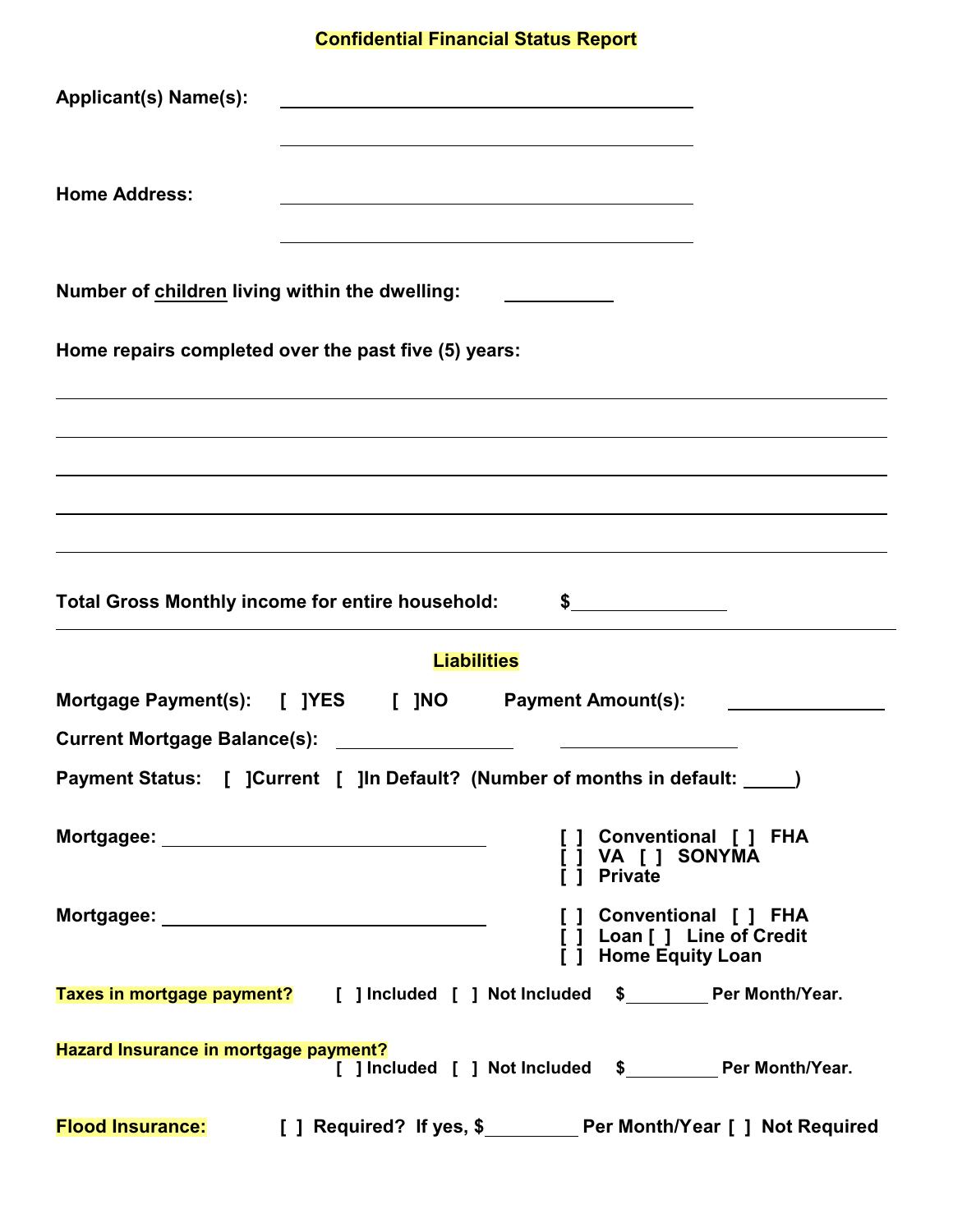| <b>Monthly Bills Owed:</b>                              |                |                                                                                | <b>Amount:</b>      |                                                                                                                       |
|---------------------------------------------------------|----------------|--------------------------------------------------------------------------------|---------------------|-----------------------------------------------------------------------------------------------------------------------|
|                                                         |                |                                                                                | <b>Amount:</b>      |                                                                                                                       |
|                                                         |                | Payee: __________________________                                              | <b>Amount:</b>      | <u> 1990 - Johann Barbara, martin e</u>                                                                               |
|                                                         |                |                                                                                | <b>Amount:</b>      |                                                                                                                       |
|                                                         |                |                                                                                |                     | <u> 1989 - Johann Barbara, martin a</u>                                                                               |
|                                                         |                |                                                                                |                     | <u> 1990 - Johann Barbara, martin a</u>                                                                               |
|                                                         |                |                                                                                |                     |                                                                                                                       |
|                                                         |                |                                                                                |                     |                                                                                                                       |
|                                                         |                |                                                                                |                     |                                                                                                                       |
|                                                         |                | Payee: <u>New York and Amount:</u>                                             |                     | <u> 1989 - Jan Barbara Barat III, marka Barbara Barbara Barbara Barbara Barbara Barbara Barbara Barbara Barbara B</u> |
|                                                         |                | * If more space is required, use the back of this page and check this box: [ ] |                     |                                                                                                                       |
| <b>Utility Bills:</b>                                   |                |                                                                                |                     |                                                                                                                       |
| Heating (Source): [ ] Gas [ ] Oil [ ] Electric          |                |                                                                                |                     | \$ Monthly Average                                                                                                    |
| Electric:                                               | $\frac{1}{2}$  | <b>Monthly Average</b>                                                         |                     |                                                                                                                       |
| <b>TV/Net:</b>                                          |                | \$______________ Monthly Average                                               |                     |                                                                                                                       |
| <b>Phone:</b>                                           |                |                                                                                |                     |                                                                                                                       |
| Cell:                                                   |                | \$ Monthly Average                                                             |                     |                                                                                                                       |
| Others:                                                 |                |                                                                                | \$                  | Monthly Average                                                                                                       |
|                                                         |                |                                                                                |                     | \$___________ Monthly Average                                                                                         |
|                                                         |                |                                                                                |                     | \$ Monthly Average                                                                                                    |
|                                                         |                |                                                                                |                     | \$___________ Monthly Average                                                                                         |
|                                                         |                |                                                                                |                     | \$___________ Monthly Average                                                                                         |
| <b>Other Creditors/Credit with or without balances:</b> |                |                                                                                |                     |                                                                                                                       |
| <b>Creditor:</b>                                        |                | <b>Monthly Payment:</b>                                                        | <b>Balance Due:</b> | <b>Past Due/Current</b>                                                                                               |
|                                                         | \$             |                                                                                |                     |                                                                                                                       |
|                                                         |                | $\frac{1}{2}$                                                                  |                     |                                                                                                                       |
|                                                         | \$             |                                                                                |                     |                                                                                                                       |
|                                                         | $\mathfrak{S}$ |                                                                                |                     |                                                                                                                       |

 $\overline{\phantom{a}}$ 

\$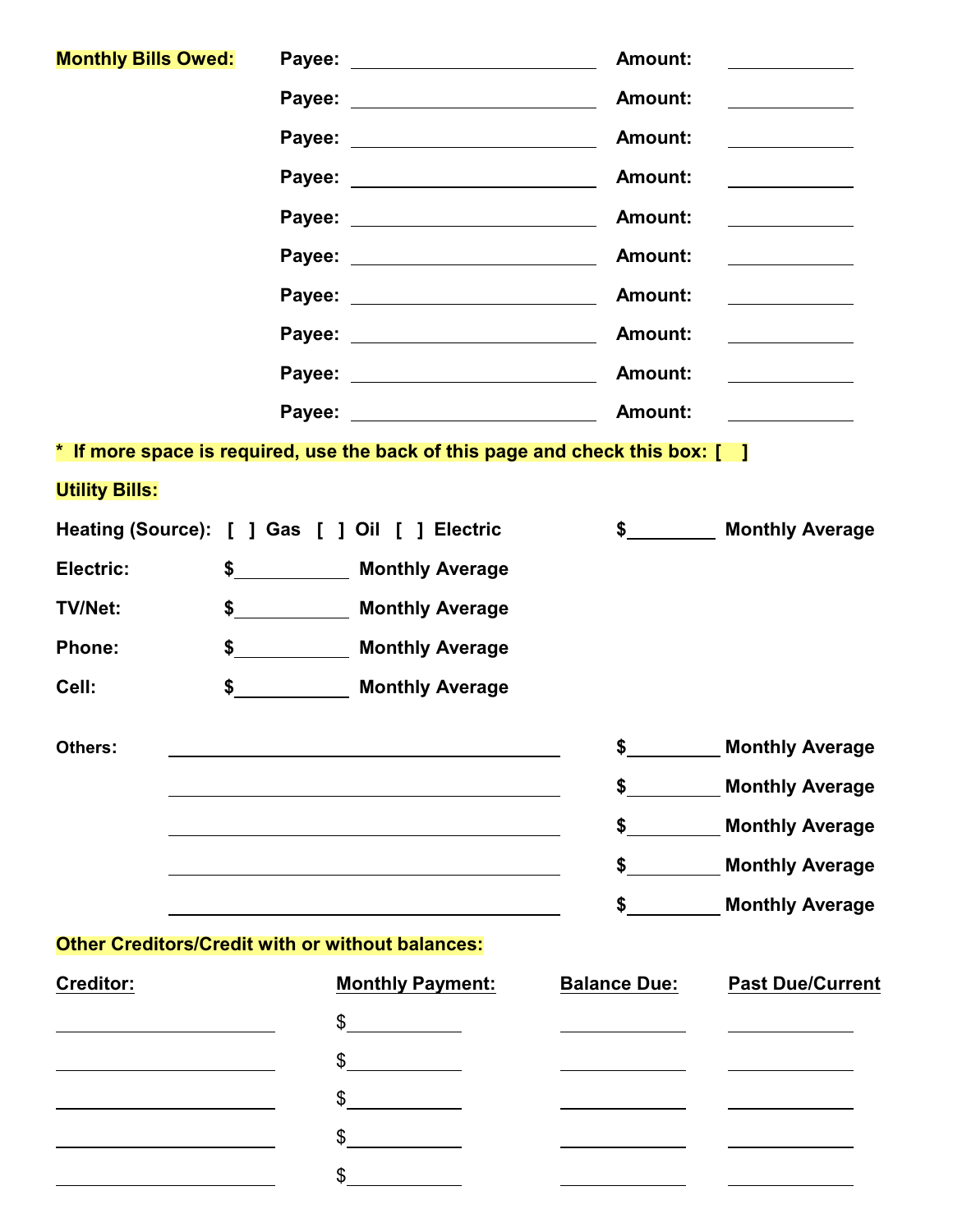

**Hamburg Town Supervisor: Randall A. Hoak Council Members: Megan A. Comerford \* Shawn P. Connolly \* Elizabeth C. Farrell \* Karen L. Hoak**

#### **Town of Hamburg "Housing Renovation Program" Required Certifications**

- 1) I hereby certify that I/We am/are the owner(s) and occupant(s) of the property to be included within the Town of Hamburg Housing Renovation Loan Program. To the best of my knowledge, all of the information provided above is true and accurate. I agree to cooperate with the **Town of Hamburg Department of CommunityDevelopment** which is administering this program and to comply with their specified rules and procedures.
- 2) I understand that any contract for Renovation work paid for in whole or in part by a **Housing Renovation Loan** from this program will be between the contractor(s) and myself\ourselves, and that I should not sign any contract for work under this program until authorized to do so by the Department of Community Development.
- 3) I also understand that the **Town of Hamburg and the United States Department of Housing and Urban Development** are not responsible OR liable for any breach of contract, faulty workmanship, accident liability, or damage which might arise from my relationship with the contractor through this program.
- 4) The above information is true and accurate to the best of my knowledge. I am aware that Section 1001 of Title 18 of the United States code makes it a criminal offense to make willful false statements or misrepresentations to any department or agency of the United States as to matters within its jurisdiction. **In addition,** I also certify that all information provided in this program application and all financial information provided to the Town of Hamburg is true and accurate. If upon further review, information that was provided to the Town of Hamburg for program purposes is found to be false, I understand that criminal proceedings will be commenced.
- 5) The Town of Hamburg and the United States Department of Housing and Urban Development are NOT responsible or liable for the installation, performance, workmanship, liability, or any damages which might arise from my participation in this program. Upkeep of the device(s) installed through my participation with this program is my/our responsibility. My\Our signature(s) below indicates my/our understanding of this statement.
- 6) I understand that if this application is approved and I receive a Loan from the Town of Hamburg, a mortgage will be placed on my property by the Town of Hamburg as a condition of receiving the Loan. The mortgage guarantees Loan repayment upon the sale or transfer of my property or upon death of the applicant(s). Filing fees for this mortgage will be my\our responsibility. Checks can be made payable to the "Erie County Clerk", and the amount will be disclosed prior to filing.
- 7) In addition, I understand that any contract for work to be completed at my/our home through a Town of Hamburg Housing Program is between the Contractor I/We have selected and myself/ourselves. The Town of Hamburg, the County of Erie, the State of New York or the United States Department of Housing and Urban Development and their employees and agents assume no liability or responsibility for the cost of repairing or replacing any defects and/or deficiencies, either current or arising in the future, or for any property damage or any injury, whether it be bodily or mentally of any nature resulting from my/our participation with the Town of Hamburg Housing Program pertaining to Lead Based Paint.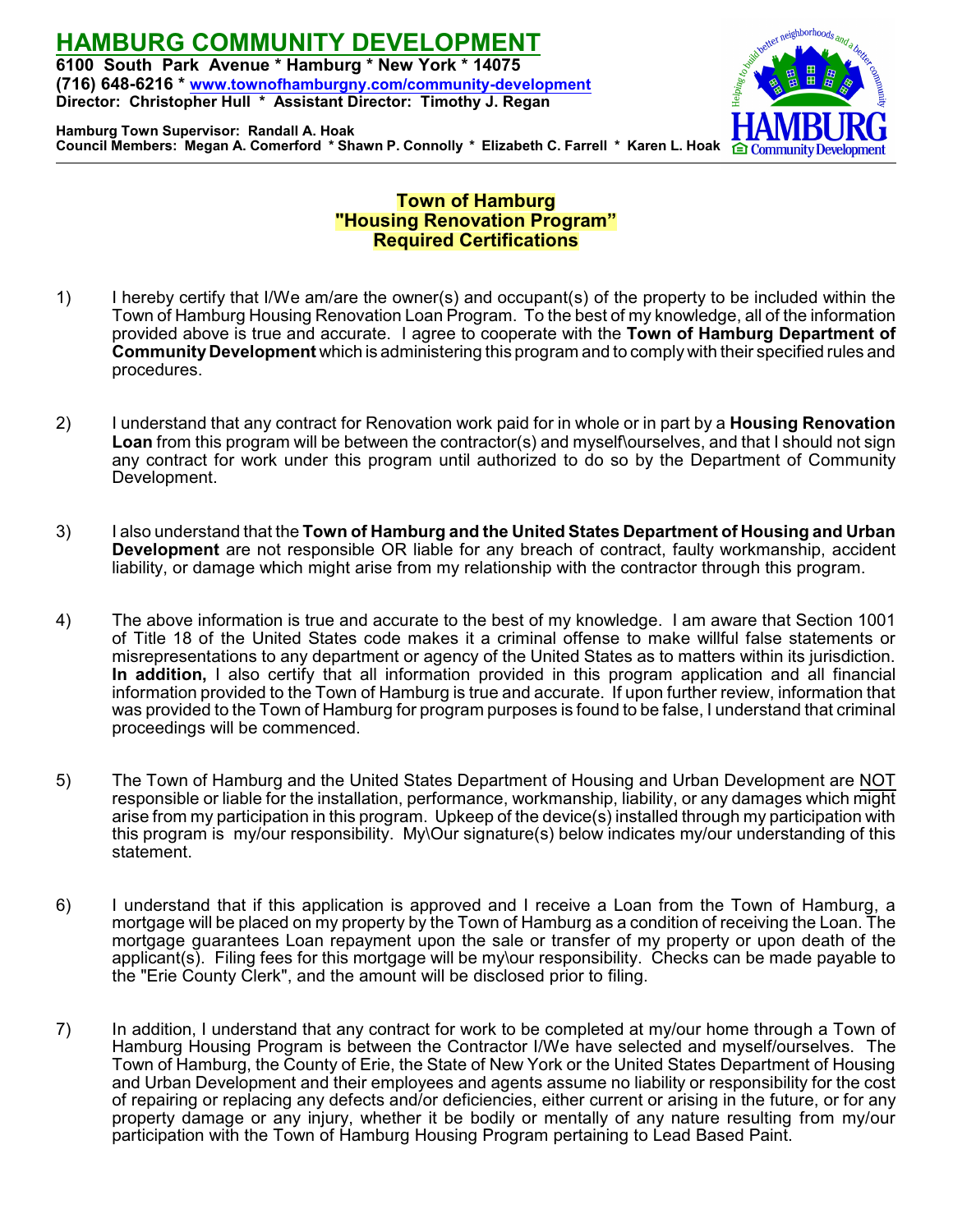| Signature(s): | Date: |
|---------------|-------|
|               |       |

**STATE OF NEW YORK) COUNTY OF ERIE) SS:**

**On the day of , in the year , before me, the undersigned, a notary public in and for said state, personally appeared , personally known to me or proved to me on the basis of satisfactory evidence to be the individual(s) whose name(s) is/are subscribed to the within instrument and acknowledged to me that he/she/they executed the same in his/her/their capacity(ies), and that by his/her/their signature(s) on the instrument, the individual(s), or the person upon behalf of which the individual(s) acted, executed the instrument.**

**Notary Public**

**STATE OF NEW YORK) COUNTY OF ERIE) SS:**

**On the day of ,in the year , before me, the undersigned, a notary public in and for said state, personally appeared , personally known to me or proved to me on the basis of satisfactory evidence to be the individual(s) whose name(s) is/are subscribed to the within instrument and acknowledged to me that he/she/they executed the same in his/her/their capacity(ies), and that by his/her/their signature(s) on the instrument, the individual(s), or the person upon behalf of which the individual(s) acted, executed the instrument.**

**Notary Public**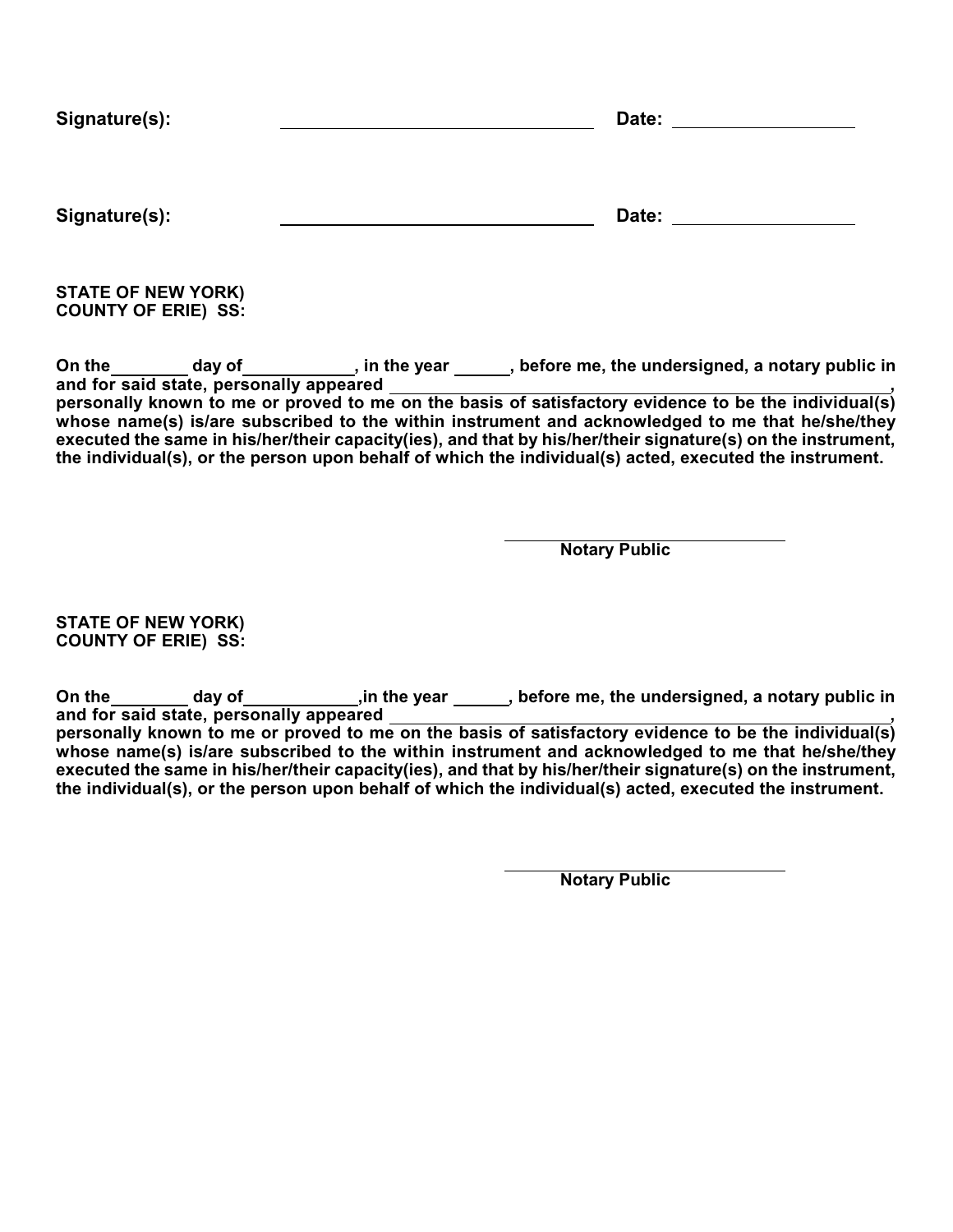

**Hamburg Town Supervisor: Randall A. Hoak Council Members: Megan A. Comerford \* Shawn P. Connolly \* Elizabeth C. Farrell \* Karen L. Hoak**

### **"AUTHORIZATION TO RECEIVE AND VERIFY CREDIT INFORMATION"**

I\We hereby consent to the sharing among you of any credit information which we obtain for the purpose of processing my\our application for the Town of Hamburg Housing Renovation Loan Program. I\We waive any rights which I\We may have to keep that information confidential so long as it is shared only among you for determining my/our eligibility to receive a Loan through this program. I\We also agree to hold harmless the Town of Hamburg from any claims for damages for use of that information in the manner provided by this waiver.

NOTICE TO APPLICANT: By signing this form, you consent to lenders sharing credit information about you to process this application.

**Signature(s):** 

**Date: Date:** 

#### **"AUTHORIZATION TO RECEIVE AND VERIFY EMPLOYMENT INFORMATION"**

I\We hereby consent to the sharing among you of any employment information which we obtain for the purpose of processing my\our application for the Town of Hamburg Housing Renovation Loan Program. I\We waive any rights which I\We may have to keep that information confidential so long as it is shared only among you for determining my/our eligibility to receive a Loan through this program. I\We also agree to hold harmless the Town of Hamburg from any claims for damages for use of that information in the manner provided by this waiver.

NOTICE TO APPLICANT: By signing this form, you consent to employers sharing employment information about you to process this application.

**Signature(s):** 

Date: 2008. **Date: 2008.** Date: 2008. **Date: 2008.** Date: 2008. 2008. 2009. 2012. 2013. 2014. 2016. 2017. 2018. 2019. 2019. 2019. 2019. 2019. 2019. 2019. 2019. 2019. 2019. 2019. 2019. 2019. 2019. 2019. 2019. 2019. 2019. 20

## **"AUTHORIZATION OF INSPECTION"**

I hereby grant the **Town of Hamburg Department of Community Development** permission to inspect my property and to be on my property located at:

for the purpose of evaluating program need and for all other program procedures and purposes including the inspection for Lead Based Paint. I also agree to hold harmless the Town of Hamburg from any claims for damages resulting from such access to my property through this program.

**Signature(s):** 

**Date: Date:**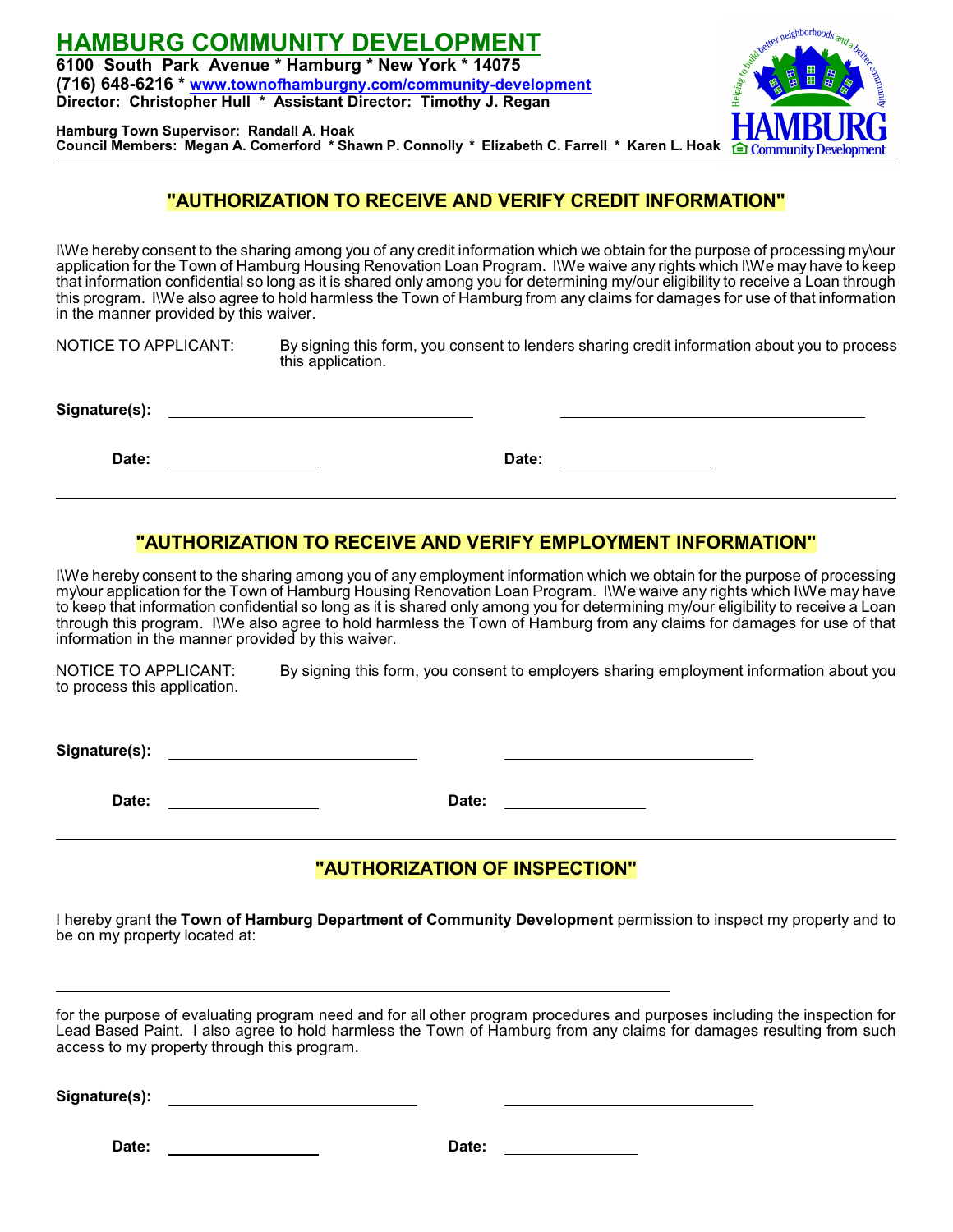

**Hamburg Town Supervisor: Randall A. Hoak Council Members: Megan A. Comerford \* Shawn P. Connolly \* Elizabeth C. Farrell \* Karen L. Hoak**

## **EXHIBIT "A"**

## **Town of Hamburg Housing Renovation Program Income Verification Required Documents (COPIES ONLY)**

- 1) Copy of deed to home.
- 2) Copy of paid tax receipts; Town\County\School\Village. (Taxes must be current for program participation)
- 3) Copy of Homeowner's Insurance Policy.
- 4) Copy of latest federal and state income tax filings (Including ALL Schedules and W-2's).
- 5) Verification of checking and savings accounts, interest and annuities. (Provide last three months statements from your financial institution)
- 6) Verification of employment (four most recent pay stubs for all employed occupants).
- 7) Verification of benefits: (Provide copies of notice of award or benefit for any/all that apply)
	- a) Social Security
	- b) Pension
	- c) SSI
	- d) Disability
	- e) Alimony/child support
	- f) Food stamps/HEAP/Etc.
	- g) Veterans
	- h) Unemployment
	- I) Welfare
	- j) Insurance dividends
	- k) Other
- 8) Verification of ALL land owned (Deed or title to property).
- 9) Verification of Certificates of Deposit (Produce all financial documentation).
- 10) Verification of all annuities, insurance income, etc.

## **Please submit income documentation from the listing above that applies to all members of your household.**